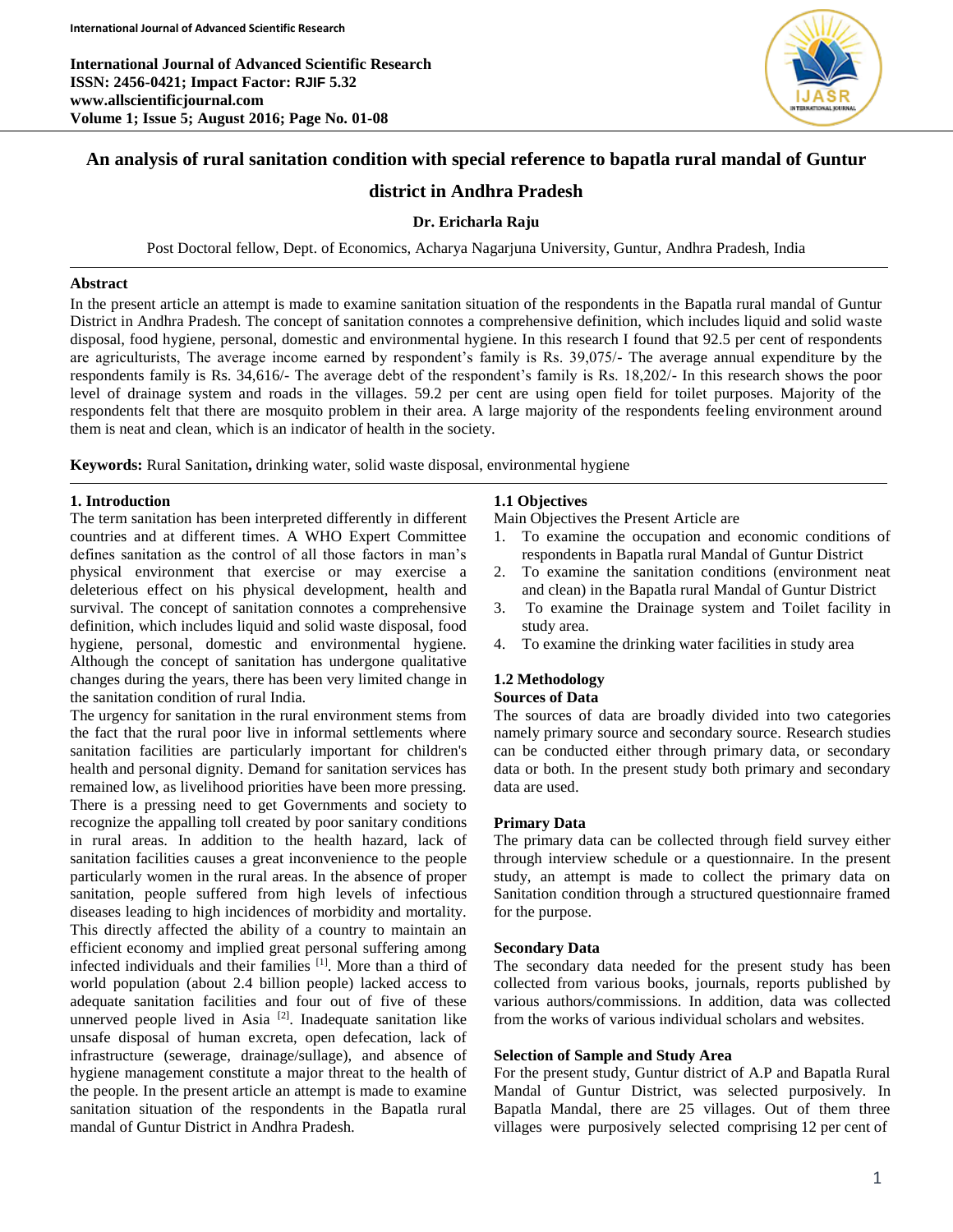the total villages of the mandal. Three villages selected are, Narasayapalem, Kankatapalem and Jammulapalem. There are 3460 households in these 3 villages and again, 120 households (3.4 per cent) were selected for the study. The following table shows the population households, sample number of households selected for the study. These villages represent high, moderate and low category of development respectively. In this research discus about the sanitation condition of the Bapatla Rural Mandal of Guntur District.

## **2. Village of the Respondent**

The present study was conduct in the rural area of Bapatla Mandal. Only, three villages were selected randomly in view of money and time involved in the survey.

**Table 1:** Village of the Respondent

| S. No. | Village        | <b>Number</b> | Percent |
|--------|----------------|---------------|---------|
|        | Narasaya palem | 53            | 44.2    |
|        | Kangada palem  | 40            | 33.3    |
|        | Jammulapalem   | 27            | 22.5    |
|        | Total          | 120           | 100.0   |

*Source***:** primary data

An analysis of the table 1 shows the village of the respondents where the respondent is staying. Out of 120 respondents, 53(44.2 per cent) of the respondents belong to Narasayapalem village, 40(33.3per cent) of the respondents to Kangadapalem and the remaining 27(22.5 per cent) to Jammulapalem. All these three villages belong to Bapatla Mandal of Guntur district, and selected as a sample for the present study. The general observation shows that Narasayapalem is relatively big village with high development, whereas Jammalapalem is relatively small village with low development among the three. Kangadapalem is at moderate level both in terms of population as well as development. The village of the respondent is represented in Fig 1.



*Source***:** Table.1

**Fig 1:** Village of the Respondent

## **2.1 Sex of the Respondents**

| S. No | <b>Sex</b> | Number | Percent |
|-------|------------|--------|---------|
|       | Male       | 96     |         |
|       | Female     | 24     |         |
|       | Total      |        |         |

*Source***:** primary data

In the present study household is the unit of analysis. Head of the household is interviewed in the present study irrespective of the sex of the respondent. An analysis of the table 5.2 shows the gender of the respondent. Out of 120 respondents, a big majority 96 (80.0 per cent) are males and the remaining are females. This is the general pattern that will be generally observed in all most all the studies. The sex of the respondents is represented in the Fig 2.



*Source***:** Table -2

**Fig 2:** Sex of the Respondent

## **2.2 Occupation**

**Table 3:** Occupation of the Family

| S. No  | Occupation      | <b>Number</b> | Percent |
|--------|-----------------|---------------|---------|
|        | Agriculture     | 111           | 92.5    |
|        | <b>Business</b> |               | 4.2     |
|        | Industry        |               | 0.8     |
|        | Service         |               | 2.5     |
|        | Total           | 120           | 100.0   |
| $\sim$ | $\mathbf{1}$    |               |         |

*Source***:** primary data

An attempt is made to know the occupation of the family. Out of 120 111 (92s.5 per cent) are agriculturists. Only very few are engaged in Business, Industry and Service. All these 3 put together only 9 (7.5 per cent) are engaged in these activities. Thus agriculture is the main or major occupation of the respondents. The occupation of the respondents' family is represented in the Fig No. 3



*Source***:** Table .3

**Fig 3:** Occupation of the family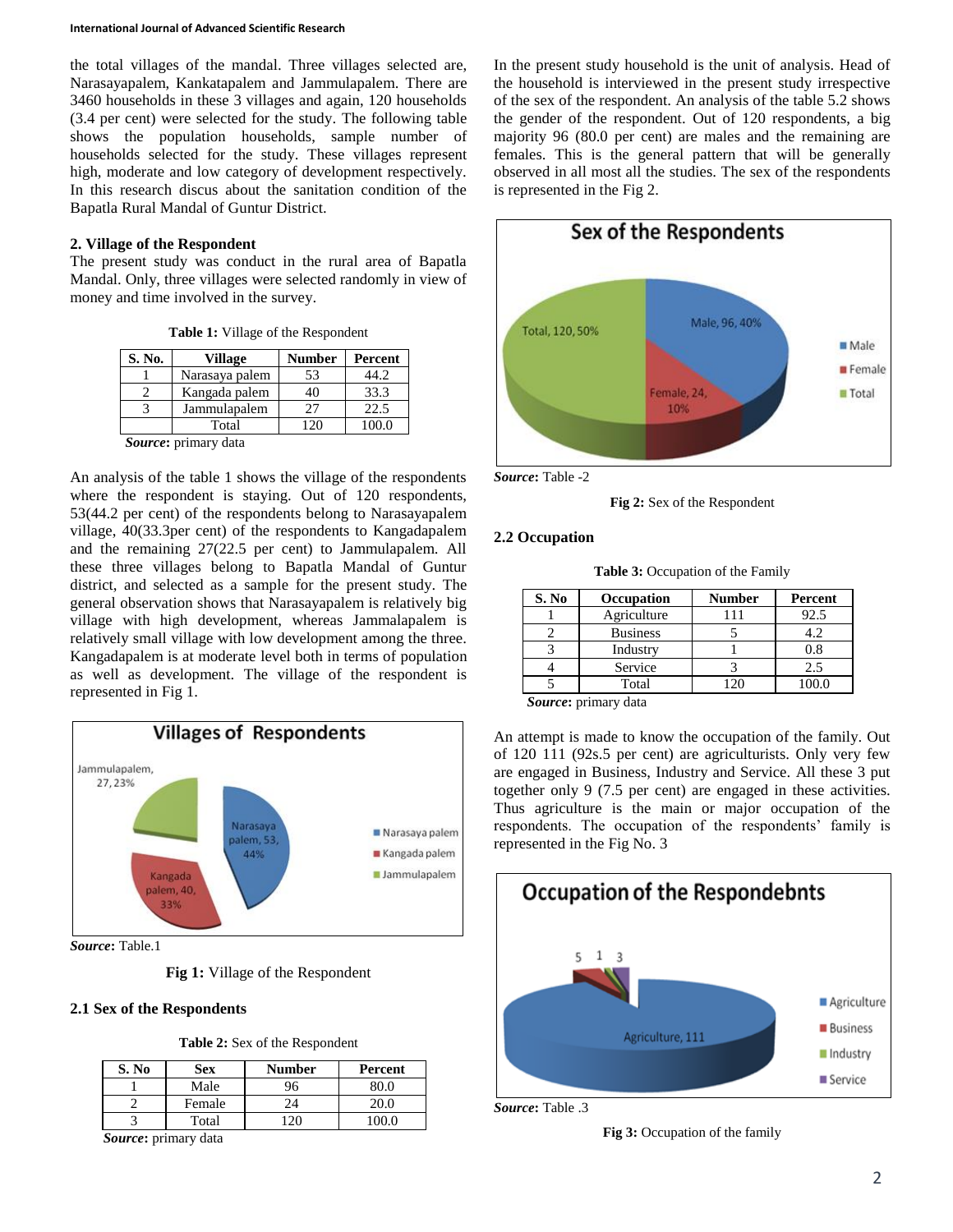|  |  |  |  | Table 4: Main Occupation of the Agriculturists |
|--|--|--|--|------------------------------------------------|
|--|--|--|--|------------------------------------------------|

| S. No | <b>Occupation</b>        | <b>Number</b> | <b>Percent</b> |
|-------|--------------------------|---------------|----------------|
|       | (a) Own Agriculture      | 13            | 11.7           |
| 2     | $(b)$ . Tenant           |               | 0.9            |
| 3     | (c). Agricultural labour | 49            | 44.1           |
|       | $(a)+(b)$                |               | 3.6            |
|       | $(a)+(b)+(c)$            | 21            | 19.0           |
|       | $(a)+(c)$                | 18            | 16.2           |
|       | $(b)+(c)$                |               | 4.5            |
|       | Total                    | 11            | 100.0          |

*Source***:** primary data

An attempt is made to know the main occupation of the agriculturist in the present study. Out of 111 respondents majority 49 (44.1 per cent) are agricultural labourers. The tenant is only 1. About 21 (19.0 per cent) respondents belong to the category of own agriculture cum tenant cum agricultural labour. Another 18 (16.2 per cent) belong to own agriculture cum agricultural labourers.

#### **2.3 Income, Expenditure and Savings**

**Table 5:** Total Family Income of the Respondent

| S. No. | Income              |     |       | <b>Number   Percent   Cumulative Percent</b> |
|--------|---------------------|-----|-------|----------------------------------------------|
|        | <b>Below 10,000</b> |     | 0.8   | 0.8                                          |
| 2      | 10000-20,000        | 45  | 37.5  | 38.3                                         |
| 3      | 20000-30.000        | 27  | 22.5  | 60.8                                         |
| 4      | 30000-40,000        | 12  | 10    | 70.8                                         |
| 5      | 40000-50,000        | 9   | 7.5   | 78.3                                         |
| 6      | 50000-60,000        | 10  | 8.3   | 86.7                                         |
| 7      | 60000-70,000        | 3   | 2.5   | 89.2                                         |
| 8      | 70000-80,000        | 5   | 4.2   | 93.3                                         |
| 9      | 90000-1,00,000      | 4   | 3.3   | 96.7                                         |
| 10     | $1,00,000 +$        | 4   | 3.3   | 100.0                                        |
|        | Total               | 120 | 100.0 |                                              |

*Source***:** primary data

An attempt is made to know total income of the family of the respondent's family. Out of 120 respondents, majority 45 (35.7 per cent) are earning between Rs. 10,000/- to 20,000/- followed by another 27 (22.5 per cent) between Rs. 20,000/- to Rs. 30,000/- . 78.3 per cent of the respondents are earning up to Rs. 50,000/-. Only 4(3.3 per cent) of the respondents are earning above Rs. 1,00,000/-. The average income earned by respondent's family is Rs. 39,075/- with a minimum of Rs. 10000/- and a maximum of Rs. 2,00,000/-



*Source***:** Table 5

**Fig 4:** Total Family income of the Respondent

The total income of the respondents' family is represented in the Fig 4

**Table 6:** Total Family Expenditure of the respondent

| S. No.         | <b>Expenditure Amount</b><br>in Rs. | <b>Number   Percent</b> |      | <b>Cumulative</b><br><b>Percent</b> |
|----------------|-------------------------------------|-------------------------|------|-------------------------------------|
|                | < 10,000                            | 2                       | 1.7  | 1.7                                 |
| $\overline{c}$ | 10,000-20,000                       | 41                      | 34.2 | 35.8                                |
| 3              | 20,000-30,000                       | 34                      | 28.3 | 64.2                                |
| 4              | 30,000-40,000                       | 12                      | 10   | 74.2                                |
| 5              | 40,000-50,000                       | 14                      | 11.7 | 85.8                                |
| 6              | 50,000-60,000                       | 6                       | 5    | 90.8                                |
| 7              | 60,000-70,000                       | 3                       | 2.5  | 93.3                                |
| 8              | 70,000-80,000                       | 3                       | 2.5  | 95.8                                |
| 9              | 80,000-90,000                       |                         | 0.8  | 96.7                                |
| 10             | 90,000-1,00,000                     | $\overline{c}$          | 1.7  | 98.3                                |
| 11             | $100000 +$                          | $\overline{c}$          | 1.7  | 100                                 |
|                | Total                               | 120                     | 100  |                                     |

*Source***:** primary data

An attempt is made to know the family expenditure of the respondent. The table 5.26 shows that out of 120 respondents, majority 41(34.2 per cent) are spending between Rs. 10,000/ to Rs. 20,000/- per annum. Those are the people who are below the poverty line. Another 34 (28.3 per cent) are spending Rs. 20,000/- to 30,000/-. 85.8 per cent of the respondent are spending less than Rs.50,000/- only. The number of respondents spending above Rs. 1,00,000/- is only 2 (1.7 per cent). The average annual expenditure by the respondents family is Rs. 34,616/- with a minimum of Rs. 8,000 and a maximum of Rs. 1,50,000/-



*Source***:** Table - 6

**Fig 5:** Total Family Expenditure of the Respondent

The annual family expenditure of the respondents has shown in the Fig No. 5.13.

**Table 7:** Annual Savings of the family

| S. No. | Amount      |           |      | <b>Frequency Valid Percent Cumulative Percent</b> |
|--------|-------------|-----------|------|---------------------------------------------------|
|        | below 5000  | 52        | 44.8 | 44.8                                              |
| 2      | 5000-10000  | 27        | 23.3 | 68.1                                              |
| 3      | 10000-15000 | 23        | 19.8 | 87.9                                              |
| 4      | 15000-20000 |           | 6    | 93.9                                              |
| 5      | 20000-25000 |           | 3.4  | 97.3                                              |
| 6      | 25000 above | з         | 2.7  | 100                                               |
|        | Total       | 116(96.7) |      |                                                   |
| 8      | No Savings  | 4(3.3)    |      |                                                   |
|        | Total       | 120       |      |                                                   |

*Source***:** primary data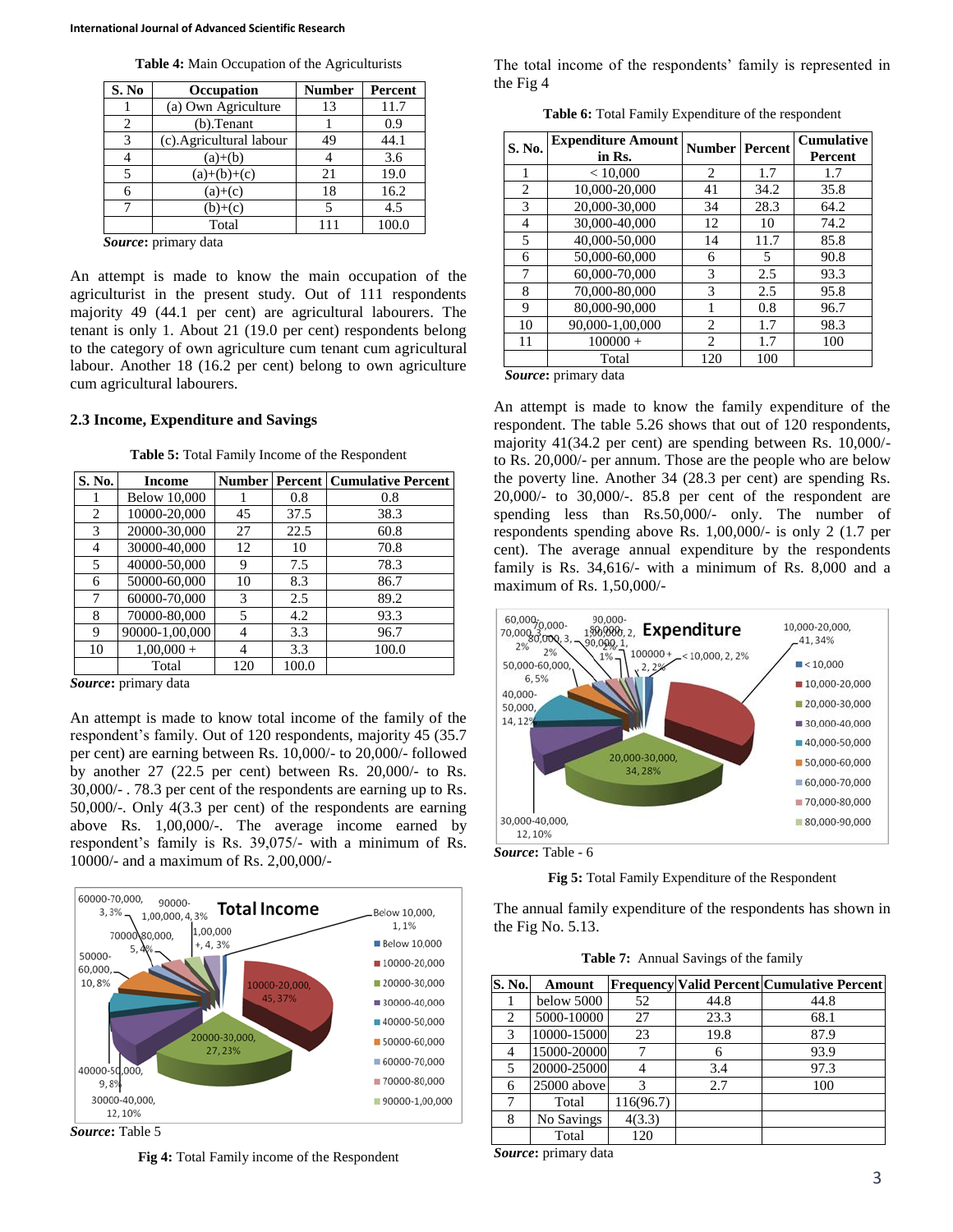An attempt is made to know annual savings of the respondent's family. Out of 120 respondents, 4 (3.3 per cent) do not have savings at all. Out of the 116 respondents, having saving a big majority 52 (44.8 per cent) are having annual saving of less than Rs. 5,000/-, another 27 (23.3 per cent) are having saving between Rs. 5,000/- and Rs. 10,000/-. 87.9 per cent of the respondents are having annual saving of less than Rs. 15,000/-. The respondents having more than Rs. 25,000/- savings is only 3 (2.7 per cent). The average annual savings of the respondent's family is Rs. 10,628/- with a minimum of Rs. 1,000/- and maximum of Rs. 50,000/-



**Fig 6:** Annual Savings of the family

The annual savings by the respondents' family is represented in the Fig No. 6

#### **2.4 Debt Particulars**

| S. No. | Debt amount<br>in Rs. | <b>Number</b> | <b>Valid</b><br>Percent | <b>Cumulative</b><br>Percent |
|--------|-----------------------|---------------|-------------------------|------------------------------|
| 1      | <b>Below 5,000</b>    | 54            | 50.5                    | 50.5                         |
| 2      | 5,000-10,000          | 5             | 4.7                     | 55.2                         |
| 3      | 10,000-15,000         | 8             | 7.4                     | 62.6                         |
| 4      | 15,000-20,000         | 16            | 14.9                    | 77.5                         |
| 5      | 20,000-25,000         | 21            | 19.6                    | 97.1                         |
| 6      | 25,000 above          | 3             | 2.9                     | 100                          |
| 7      | Total                 | 107(89.2)     |                         |                              |
| 8      | Not having debt.      | 13(10.8)      |                         |                              |
|        | <b>Grand Total</b>    | 120           |                         |                              |

**Table 8:** Annual Debt of the Respondent's Family

*Source***:** primary data

An analysis of the table 5.28 shows the annual debt of the respondent's family. Out of 120 respondents, 13 (10.8 per cent) are only not having debt. Remaining respondents are having debt. It seems that debt is a common factor among the rural population. The distribution pattern of the debt of the respondents reveals that majority 54 (50.5 per cent) i.e. 50 per cent are having debt of less than Rs. 5,000/-. 55.2 per cent of the respondent are having debt of less than Rs. 5,000/-. And 77.5 per cent are having debt of is less than Rs. 20,000/-. However, the number of respondent's family having debt of more than Rs. 25,000/- is only 3 (2.9 per cent). The average debt of the respondent's family is Rs. 18,202/- with a minimum of Rs. 1000/- and maximum of Rs. 60,000/-. It shows that even though the high percentage of the respondent families are having debt, but the amount of debt is nominal.



*Source***:** Table -8

**Fig 7:** Annual Debt of the Respondent's Family

#### **2.5 Possession of Consumer Goods**

**Table 9:** Possession of Consumable goods by the Respondent

| S. No  | <b>Consumable Goods</b> | Yes       | N <sub>0</sub> | <b>Total</b> |
|--------|-------------------------|-----------|----------------|--------------|
|        | Cooker                  | 20(16.3)  | 100(83.3)      | 120(100.0)   |
| 2      | Fan                     | 108(90.0) | 12(10.0)       | 120(100.0)   |
| 3      | Bicycle                 | 70(58.3)  | 50(41.7)       | 120(100.0)   |
| 4      | Telephone               | 18(15.0)  | 102(85.0)      | 120(100.0)   |
| 5      | Refrigerator            | 4(3.3)    | 116(96.7)      | 120(100.0)   |
| 6      | Tractor                 | 5(4.2)    | 115(95.8)      | 120(100.0)   |
| 7      | Colour TV               | 9(7.5)    | 111(92.5)      | 120(100.0)   |
| 8      | Motorcycle/Scooter      | 10(8.3)   | 110(91.7)      | 120(100.0)   |
| $\sim$ |                         |           |                |              |

*Source***:** primary data

An analysis of table 9 shows the consumable goods possessed by the respondents. Out of 120 respondents, respondents possessed cooker is only 20 (16.3 per cent), respondents possessed fan is 108(90.0 per cent), respondents possessed bicycle is 70 (58.3 per cent), respondents possessed telephone is only 18(15.0 per cent), respondent possessed refrigerator is only 4(3.3 per cent), respondent possessed tractor is only 5(4.2 per cent), respondents possessed Colour Television is 9(7.5 per cent) and respondents possessed motor cycle is 10 (8.3 per cent).

## **3.1 Environment Clean**

Clean environment and better health are closely interlinked. In a locality where environment is clean the health of the society will also healthy. So, there is every need to maintain better environment for better health.

**Table 10:** Neatness of Environment

| S. No | Response | Number | Percent |
|-------|----------|--------|---------|
|       | Yes      | 84     | 70.0    |
|       | No       | 36     | 30.0    |
|       | Total    | 120    | 100 O   |
| n     |          |        |         |

*Source***:** primary data

An attempt is made to know the whether the environment in which they are living is neat and clean. Out of 120 respondents 84 (70.0 per cent) felt that environment in which they are living is neat and clean. However, 36 (30.0 per cent) felt negative. A large majority of the respondents feeling environment around them is neat and clean, which is an indicator of health in the society.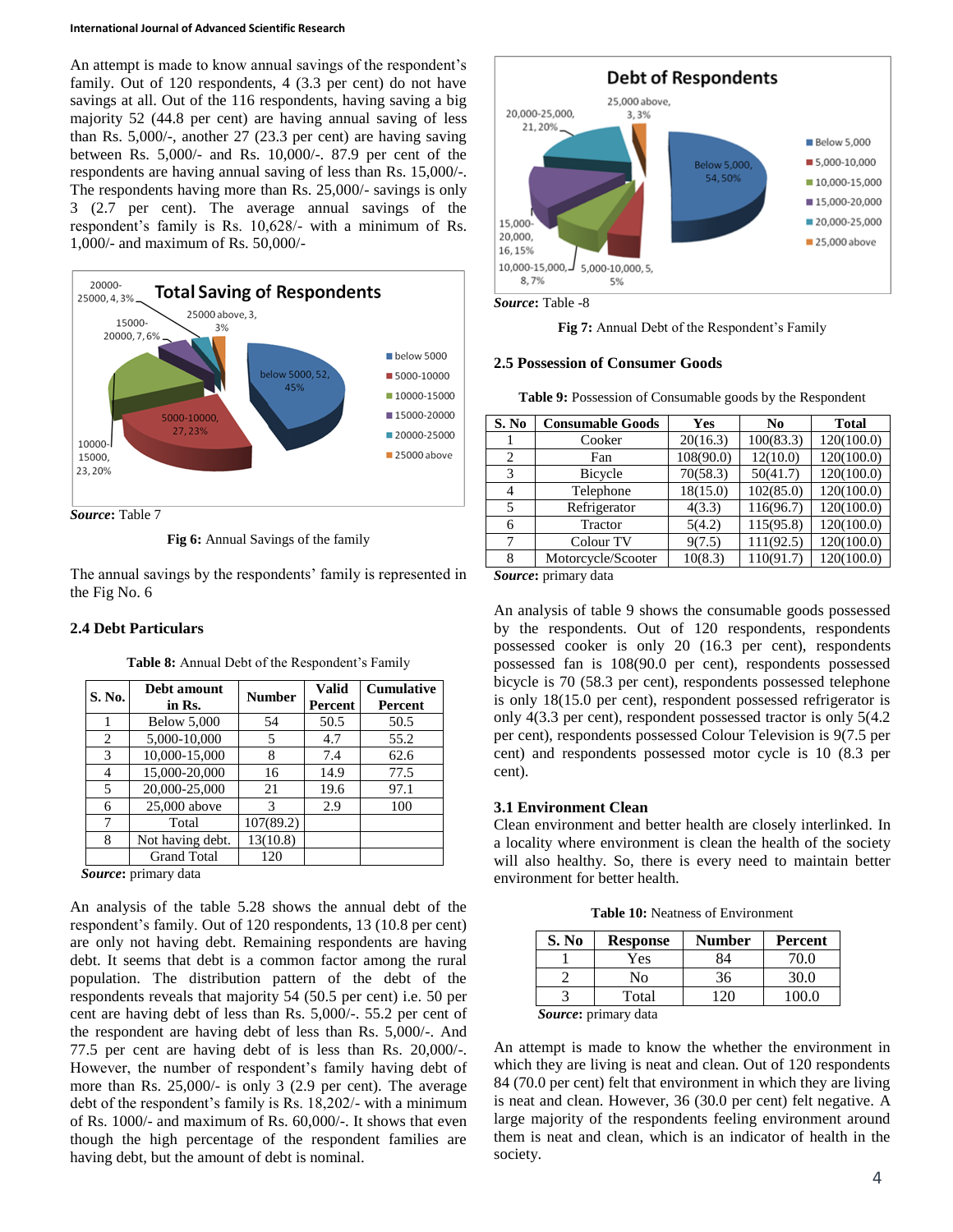# **3.2 Persons Attending Sanitation Work**

Generally municipal authorities appoint workers for cleaning the localities. Similarly in some Panchayats appoint sanitary workers for cleaning roads. The cleanliness in area dependents upon the number workers attending the work or the frequency of cleaning the locality.

Table 11: Numbers of sanitary workers attend work in the street every day

| S. No | No. of workers     | <b>Number</b> | Percent | <b>Valid Percent</b> |
|-------|--------------------|---------------|---------|----------------------|
|       |                    | 16            | 50.0    | 50.0                 |
|       |                    | 16            | 50.0    | 100.0                |
|       | Total              | 32(26.7)      |         |                      |
|       | Not respond        | 88(73.3)      |         |                      |
|       | <b>Grand Total</b> | 120           |         |                      |
|       |                    |               |         |                      |

*Source***:** primary data

An analysis of table 11 shows the number of sanitary workers that attend the work in street every day. Out of 120 respondents 88(73.3 per cent) did not answered this question and remaining 35(30.8 per cent) answered this question. Out of 32 respondents, 16 (50.0 per cent) felt that only one person attending the sanitary work and the remaining 50 per cent felt that two persons are attending the sanitary work. In general, most of the village's sanitary workers are only on paper but not in facts. There is every need to put it in practice.

## **3.3 Drainage**

Providing drainage is one of the duties of the local administration may be Municipality or Panchayats. Extent of drainage and type of drainage indicate the sanitary situation.

An attempt is made to know the type of the drainage system prevailing in the street. Out of 120 majority 60 (50.0 per cent) did not answer this question.

| S. No | Drainage type        | <b>Number Street</b> | <b>Number at house</b> |  |  |
|-------|----------------------|----------------------|------------------------|--|--|
|       | Cement               | 5(8.3)               | 6(10.5)                |  |  |
|       | Mud                  | 55(91.7)             | 51(89.5)               |  |  |
|       | Total                | 60(50.0)             | 57(47.5)               |  |  |
|       | No answer            | 60(50.0)             | 63(52.5)               |  |  |
|       | Total                | 120                  | 120                    |  |  |
|       | Source: primary data |                      |                        |  |  |

**Table 12:** Type of drainage system in your street

Out of 60 respondents, a big majority 55 (91.7 per cent) reported that the drainage system was constructed with mud and 8.3 per cent reported that the drainage system was constructed with cement. It shows the poor level of drainage system in the villages.

An analysis of table - 12 shows the type of drainage system prevailing in the house. Out of 120 respondents 63 (52.5 per cent) did not answer this question. Out of 57 respondents who answered this question, majority 89.5 per cent revealed that their drainage system consists of mud and 10.5 per cent revealed that their drainage system consists of cement. It again shows the poor planning of drainage system among the villages. The study shows that pucca drainage system is a rare phenomenon in rural areas. There is a need to provide pucca drainage system in rural areas also which will help improve the sanitary situation in the village.



*Source***:** Table 12

**Fig 8:** Type of drainage system in your street

The type of drainage system in the study area is represented in the Fig No. 1.

| <b>Table 13:</b> Opinion About with regard to drainage system in the |          |  |
|----------------------------------------------------------------------|----------|--|
|                                                                      | locality |  |

| S. No | <b>Response</b>     | <b>Number</b> | Percent |  |  |  |
|-------|---------------------|---------------|---------|--|--|--|
|       | Satisfied           | 27            | 25.0    |  |  |  |
|       | Partially satisfied | 20            | 18.5    |  |  |  |
| 3     | Not satisfied       | 61            | 56.5    |  |  |  |
|       | Total               | 108(90.0)     | 100.0   |  |  |  |
|       | Not answered        | 12(10.0)      |         |  |  |  |
|       | Total               | 120(100.0)    |         |  |  |  |
|       |                     |               |         |  |  |  |

*Source***:** primary data

An analysis of table .4 shows that out of 120 respondents 12 (10.0 per cent) of the respondents did not answer this question. Out of 108 (90.0 per cent) respondents who answered their question a big majority 61 (56.5 per cent) are not satisfied with the type of drainage prevailing in the area. Only 27 (25.0 per cent) are satisfied with the drainage system and another 20 (18.5 per cent) did not satisfied with the type of drainage system prevailing in the area.

## **3.4 Presence of Mosquitoes**

Due to the unsanitary conditions prevailing in the locality the population of mosquitoes and other insects grows. They spread the epidemics. It is the responsibility of the health department within the Municipal Corporation and Panchayats in the village to improve sanitary conditions and check the spread of epidemics.

**Table 14:** Severity of mosquitoes in your area

| S. No | <b>Response</b>              | <b>Number</b> | Percent |
|-------|------------------------------|---------------|---------|
|       | Yes                          |               | 93.3    |
|       | No                           |               | 6.7     |
|       | Total                        |               | 100.0   |
|       | <i>Cource</i> : primary data |               |         |

*Source***:** primary data

An attempt is made to know the severity of mosquitoes in the area. Out of 120 respondents, 112 (93.3 per cent) revealed that the mosquitoes problem is severe in their area. Only very few felt that it is not severe. Since, majority of the respondents felt that there are mosquito problem in their area, the government should come forward to eradicate mosquito problem in the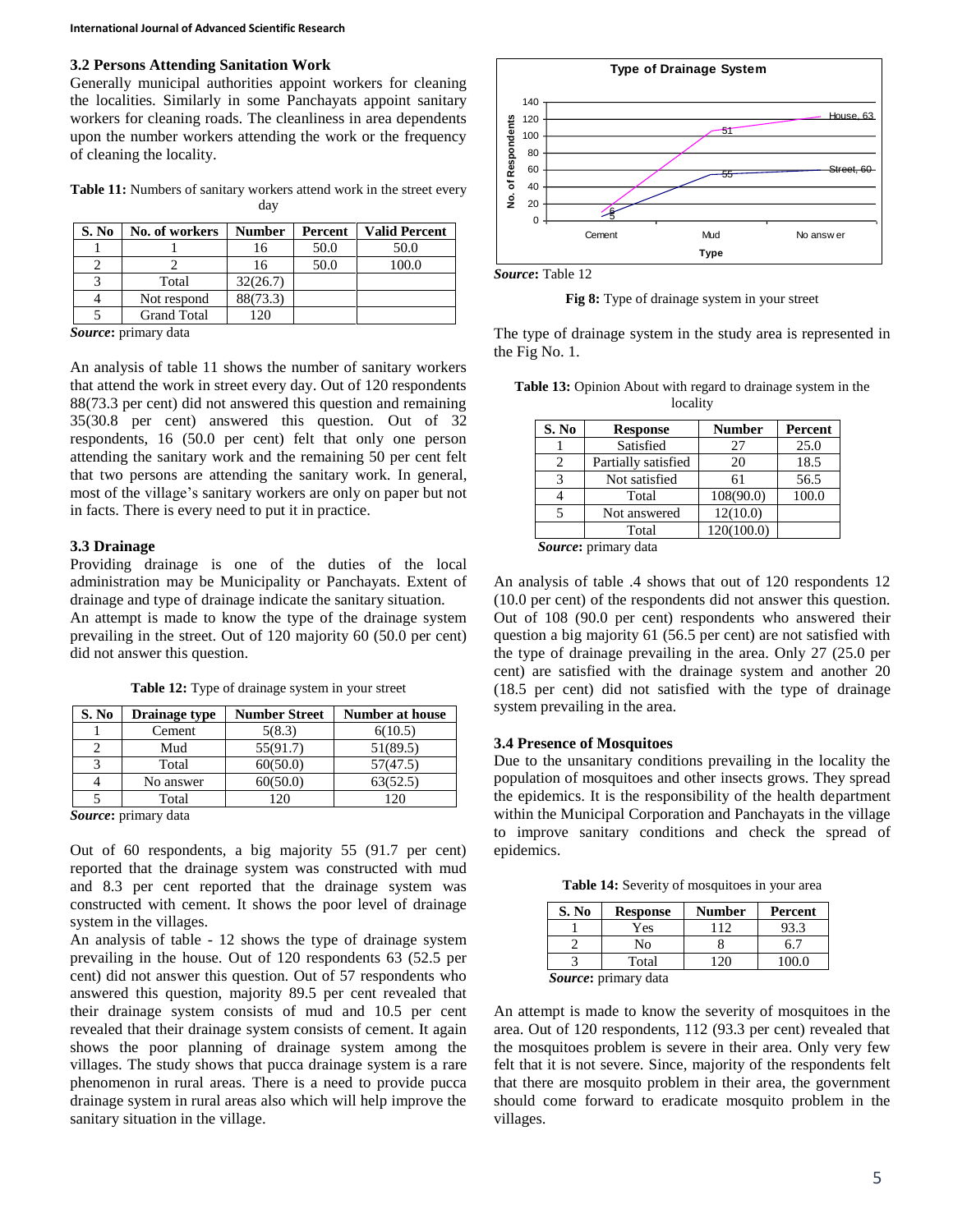### **3.5 Disposal of Garbage**

Removal of garbage on regular base is fundamental to the maintenance of sanitation on the roads. Garbage contains solid waste, which is a source of ill health to population.

| S. No | Location                          | <b>Number</b> | Percent |
|-------|-----------------------------------|---------------|---------|
|       | On street                         | 18            | 15.0    |
|       | Corner/Dustbin                    | 57            | 47.5    |
| 3     | Special area allotted for garbage | 45            | 37.5    |
|       | Total                             |               | 100.0   |

**Table 15:** Location of dispose the garbage

*Source***:** primary data

An attempt is made to know where the garbage is disposed by the respondent. Out of 120 respondents only 45 (37.5 per cent) are disposing the garbage in a special locality allotted for the purpose. Another 57 (47.5 per cent) are disposing at the road corner/dustbin and another 18 (15.0 per cent) are disposing on street itself. There is every need to create awareness among the respondents so that they can dispose the garbage at the proper place meant for the purpose.



*Source***:** Table 15

**Fig 9:** Location of dispose the garbage

#### **3.6 Drinking Water Supply**

The water supply is supplied by the gram panchayats by constructing overhead tanks in the villages. This will help to improve the sanitary situation in the village.

|  | Table 16: Maintenance of water tank in your village |  |  |  |  |
|--|-----------------------------------------------------|--|--|--|--|
|--|-----------------------------------------------------|--|--|--|--|

| S. No | <b>Response</b> | <b>Number</b> | Percent |
|-------|-----------------|---------------|---------|
|       | Not answered    | 16            | 13.3    |
|       | Yes             | 22            | 18.3    |
|       | No              | 82            | 68.3    |
|       | Total           | 20            | 100.0   |

*Source***:** primary data

An attempt is made to know whether the water tank in the village is well maintained. Out of 120 respondents 16 (13.3 per cent) did not answer to the question. 82 (68.3 per cent) felt that it is well maintained. Only 22 (18.3 per cent) felt that it is well maintained. Since, study shows that water tanks are not well maintained by the authorities, there is every need to take proper step for better maintenance of overhead tanks in the village.

**Table 17:** Your suggestions for improving the sanitation in your area

| S. No | <b>Suggestions</b>                                    |    |       | <b>Number   Percent   Valid Percent</b> |
|-------|-------------------------------------------------------|----|-------|-----------------------------------------|
|       | Cannot say                                            | 45 | 37.5  | 37.5                                    |
| 2     | Responded                                             | 75 | 62.5  | 1000                                    |
|       | Clean surroundings                                    | 6  |       | 8.0                                     |
| 2     | Clean water tank                                      | 10 |       | 13.3                                    |
| 3     | Everyday clean the roads                              | 18 |       | 24.0                                    |
|       | Improve toilet facility                               | 17 |       | 22.7                                    |
| 5     | Improving water facility                              | 16 |       | 21.3                                    |
| 6     | Govt. should use Bleaching<br>powder to clean toilets | 8  |       | 10.7                                    |
|       | Total                                                 | 75 | 100.0 | 100.0                                   |
|       |                                                       |    |       |                                         |

*Source***:** primary data

An attempt is made to get the suggestions of the respondents for improving sanitation of the respondents. Out of 120 respondents 45 (37.5 per cent) did not answer to this question. Out of 75 respondents who answered this question a big majority 18 (24.0 per cent) felt that cleaning the roads every day will improve the sanitation of the locality. 17 (22.7 per cent) respondents felt that improving toilet facility will improve sanitation. 16 (21.3 per cent) of the respondent felt that improving water facility will improve the sanitation. These measures are adopted they will improve sanitation situation in these villages.



*Source***:** Table 17

**Fig 10:** Suggestions for improving the sanitation

#### **3.7 Maintenance of the Well**

In the rural areas, most of the water requirement is made by public or private wells. They are the route cause for contamination of water since, majority of the villagers, did not maintain the wells properly. There is no proper fencing to the well or proper chlorination of the well.

**Table 18:** Fencing for the Well

| S. No | <b>Response</b> | <b>Number</b> | Percent | <b>Valid Percent</b> |
|-------|-----------------|---------------|---------|----------------------|
|       |                 | 3)            | 4       | (5)                  |
|       | Fencing         |               |         | 44.5                 |
|       | No              |               |         | 55.5                 |
|       | Wells           |               | 7.5     |                      |
|       | Not responded   | 111           | 92.5    |                      |
|       | Total           | 12C           | 100.0   |                      |

*Source***:** primary data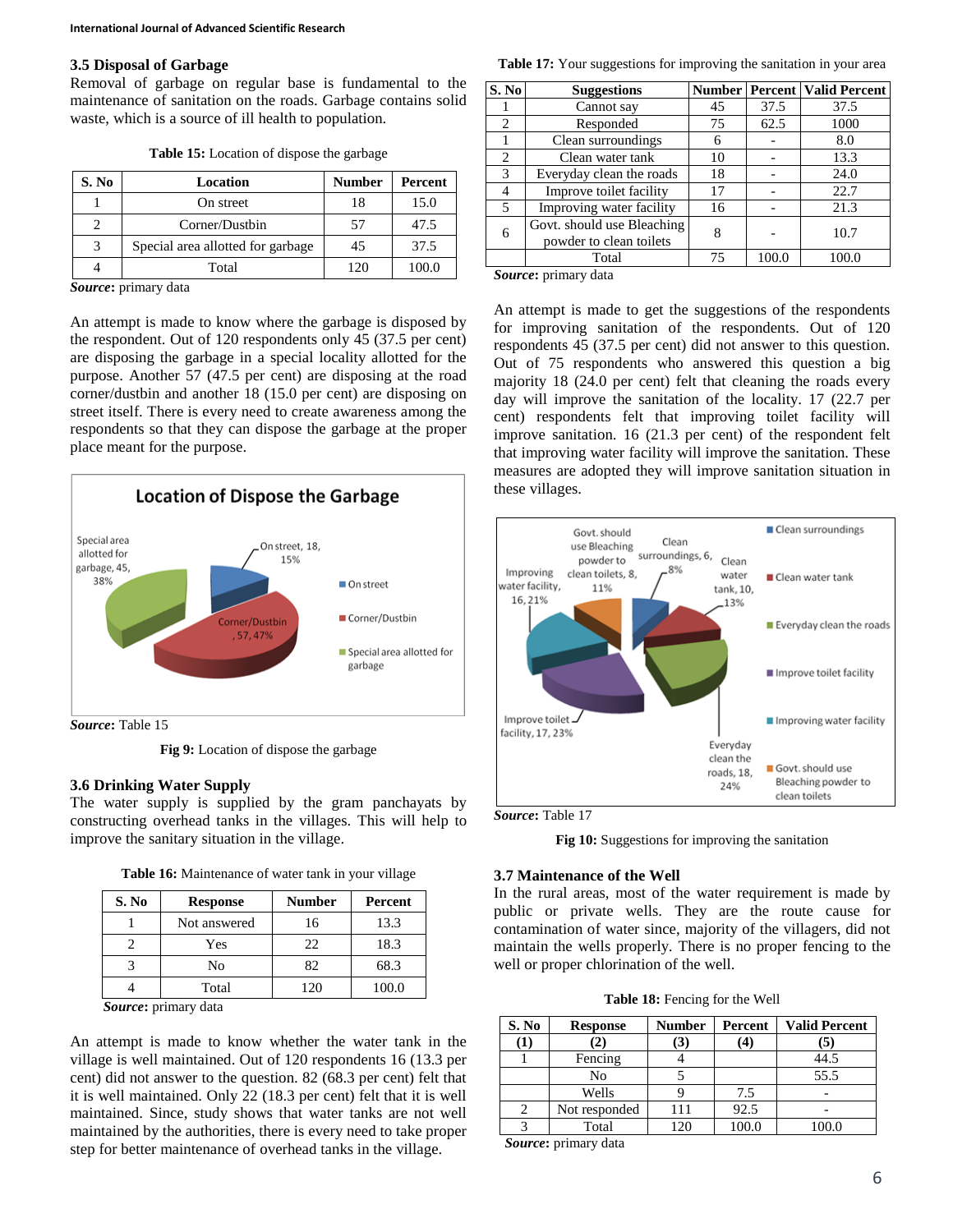An attempt is made to know the number of respondents possessing well in the house. Out of 120, only 9 (7.5 per cent) posses wells in their house. The other people go to canal to fetch the water. Out of 9, only 4 (44.5 per cent) of the respondents posses fencing to the well. Fencing is very important for the well in order to keep the water purified.

**Table 19:** Chlorination of well by public health department

| S. No | <b>Response</b>      | <b>Number</b> | Percent |
|-------|----------------------|---------------|---------|
|       |                      |               |         |
|       | Yes                  |               |         |
|       | No                   |               | 22.3    |
|       | Total                |               | 00.0    |
|       | Cource, primary data |               |         |

*Source***:** primary data

An attempt is made to know whether the wells are chlorinated by public health department of the Panchayat. Out of 9, only 7 (77.7 per cent) of the respondents answered as positive and the remaining 2 (22.3 per cent) answered as negative.

## **3.8 Type of Fuel**

The type of fuel used for cooking indicates the said and economic status of respondents. The type of fuel used had health hazards.

**Table 20:** Type of Fuel used for the preparation of Food by Respondent Household

| S. No                 | <b>Type of fuel</b> | <b>Number</b> | Percent |
|-----------------------|---------------------|---------------|---------|
|                       |                     |               |         |
|                       | Wood                | 53            | 44.2    |
|                       | Cropped residues    |               | 7.5     |
|                       | Kerosene            |               | 5.8     |
|                       | Gas                 | 50            | 41.7    |
|                       | <b>Biogas</b>       |               | 0.8     |
|                       | Total               | 120           | 100.0   |
| $\tilde{\phantom{a}}$ | $\mathbf{1}$        |               |         |

*Source***:** primary data

An analysis of the table 11 shows the use of fuel for preparation of food in the respondents' houses. Out of 120 respondents, majority 53 (44.2 per cent) of the respondents are preparing the food by using wood. Another 50 (41.7 per cent) are using Liquid Petroleum Gas for the preparation of food. Only 1 (0.8 per cent) respondent utilizing Bio-gas, which is very cheap and non-polluted. So there a need to create awareness for use of Bio-gas by the respondents.



*Source***:** table 20

**Fig 11:** Type of Fuel used for the preparation of Food by Respondent Household

The type of fuel used by the respondent in the preparation of food is represented in the Fig No. 2.

## **3.9 Toilet facility**

The public health and sanitation are very important for healthy life. There is a old proverb stating that health is wealth. Welfare of the individual depends upon the possession of sanitation and health facilities.

**Table 21:** Type of Toilet Possessed by the Respondents

| S. No  | <b>Type</b>        | Number | Percent |
|--------|--------------------|--------|---------|
|        |                    |        |         |
|        | Own (flesh toilet) |        | 36.7    |
|        | Own (pit toilet)   |        | 4.2     |
|        | Open field         | 71     | 59.2    |
|        | Total              |        | 100.0   |
| $\sim$ | . .                |        |         |

*Source***:** primary data

An analysis of table 12 shows the type of toilet possessed by the respondents. Out of 120 respondents, a big majority 71 (59.2 per cent) use open field for toilet purposes. Only 44 (36.7 per cent) posses flesh toilet which is hygienic in nature. There is every need to create awareness among the respondents to use flesh toilets more in number for better health. Since, most of the respondents are only using open field for defecation, there is every need to educate the people to use more sanitary toilet in order to maintain good sanitary situation in and around the house and the village.



*Source***:** Table 6



The type of toilet possessed by the respondent is mentioned in the Fig No. 12

**Table 22:** Place of keeping the Cattle

| S. No                         | Location                               | <b>Number   Percent</b> |      |
|-------------------------------|----------------------------------------|-------------------------|------|
|                               | Not answered                           | 36                      | 30   |
| $\mathfrak{D}_{\mathfrak{p}}$ | In the same compound of the house      | 29                      | 24.2 |
| 3                             | In the separate area in the same house | 40                      | 33.3 |
|                               | Outside the house                      | 15                      | 12.5 |
|                               | Total                                  | $\gamma$                |      |

*Source***:** primary data

An attempt is made to know where the respondent keep the cattle. Cattle is a part of life in the rural areas. Out of 120, 36 (30.0 per cent) of the respondents did not answer this question. 40 (33.3 per cent) of the respondents revealed that the keep the